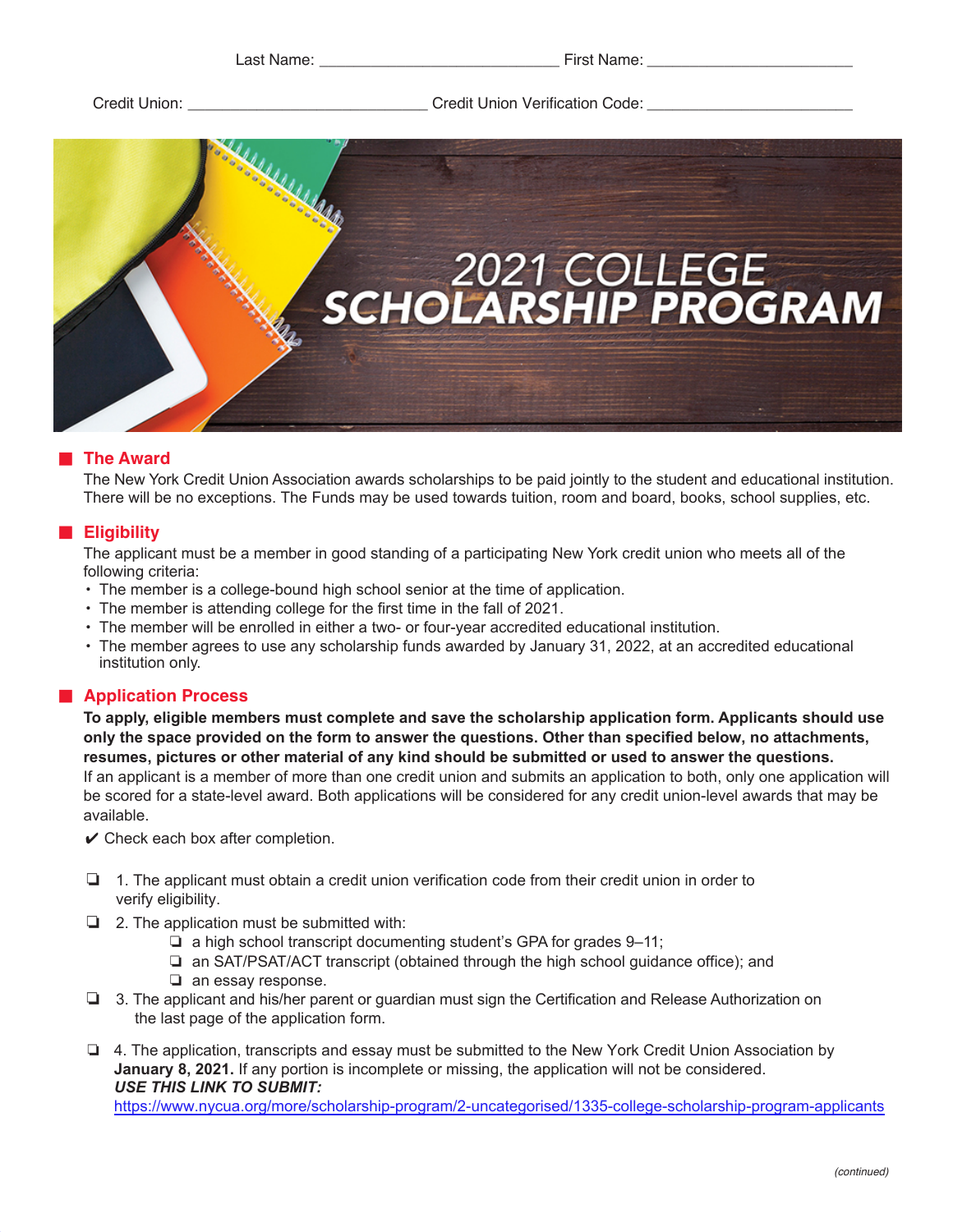#### ■ **Selection Process**

Judging will be based on both subjective criteria and weighted, objective criteria. These include academic achievements, extracurricular and community activities, essay, etc.

### ■ **Application Deadline**

Applications must be submitted to the New York Credit Union Association no later than **January 8, 2021.**

### ■ **Scholarship Applicant Information**

This application will not be considered unless all information is **completed in full, on this form only,** and all requested documentation is provided.

**Please use only the space provided on this form to answer the questions. Do not use any attachments, resumes, pictures or other material of any kind to answer the questions. Please do not include letters of recommendation. Winners will be notified by your credit union in May.**

| Name                               |  |  |
|------------------------------------|--|--|
|                                    |  |  |
|                                    |  |  |
|                                    |  |  |
|                                    |  |  |
| Name of College You Plan to Attend |  |  |

#### **High School Honors and Awards**

Please list honors and awards and grade(s) of participation. Use this space only.

Examples: honor roll, National Honor Society, Who's Who, Principal's awards, science fair awards, college book awards, student/athlete awards, Empire State Games team, Eagle Scout classification, Girl Scouts Gold award.

| 3. 200 11 0 12 3. 200 10 11 0 12 3. 200 10 11 0 12 3. 200 10 0 11 0 12 |  |  |
|------------------------------------------------------------------------|--|--|
|                                                                        |  |  |
| 5.                                                                     |  |  |

# **High School Activities**

Please list high school activities and grade(s) of participation. Use this space only.

Examples: sports teams, clubs, band, drama, choral, orchestra, yearbook, school newspaper, MathCounts, LifeSmarts, tutoring.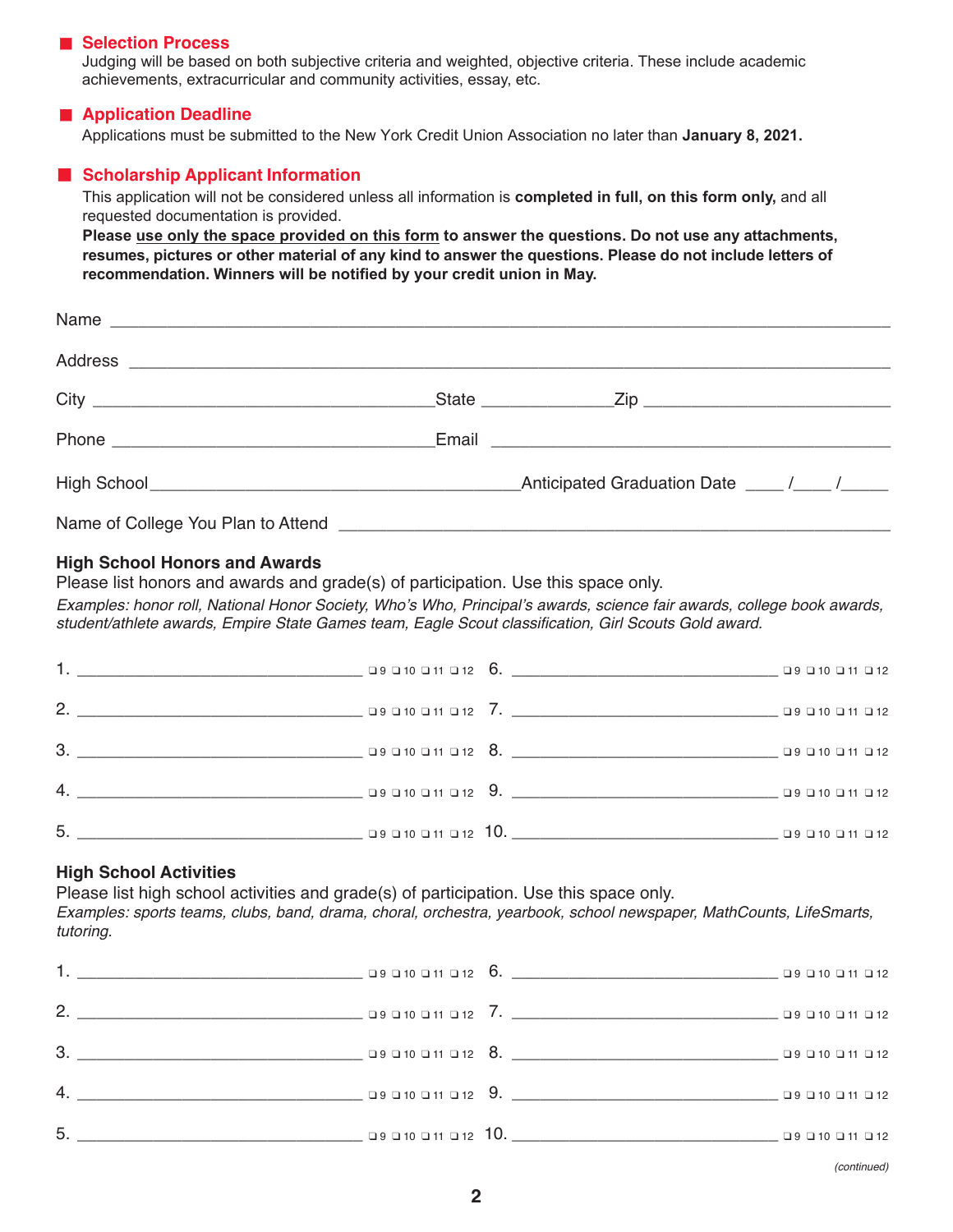# **Community Activities and Volunteer Work**

Please list community activities and volunteer work and grade(s) of participation. Use this space only. Examples: scouting, community service projects, community volunteerism, religious youth groups, youth counseling.

| 3. 29 10 11 12 8. 29 10 11 12 8. 20 10 11 12 12 3. 20 10 11 12 |  |  |
|----------------------------------------------------------------|--|--|
|                                                                |  |  |
|                                                                |  |  |

## **Leadership Positions Held (elected or appointed)**

Please list leadership positions held and the grade(s) of participation. Use this space only. Examples: class officer, club officer, sports team leader, scouting leader, student government officer, band/orchestra 1st chair.

| 3. 29 D10 D11 D12 8. 20 D10 D11 D12 8. |  |
|----------------------------------------|--|
|                                        |  |
|                                        |  |

### ■ **Essay**

Please respond to the following questions in a comprehensive essay. Your response should be between 300–500 words. Please be sure to cite all sources. **If any portion of the essay is plagiarized, the entire application will be disqualified**. Also, please ensure that you have answered each of the components of the essay. Personal narratives or other unrelated essays will not be eligible for credit.

**Question**: Credit unions are not-for-profit financial cooperatives that exist to serve members, not generate profit. "People helping people" is the philosophical foundation of these institutions. What do you see as the value of this foundation? Please explain.

In addition:

- What makes your credit union different than a for-profit financial institution?;
- How does your **credit union** demonstrate credit union's "people helping people" philosophy?; and
- If you ran your credit union, what is one new initiative/program you would implement?

(continued)